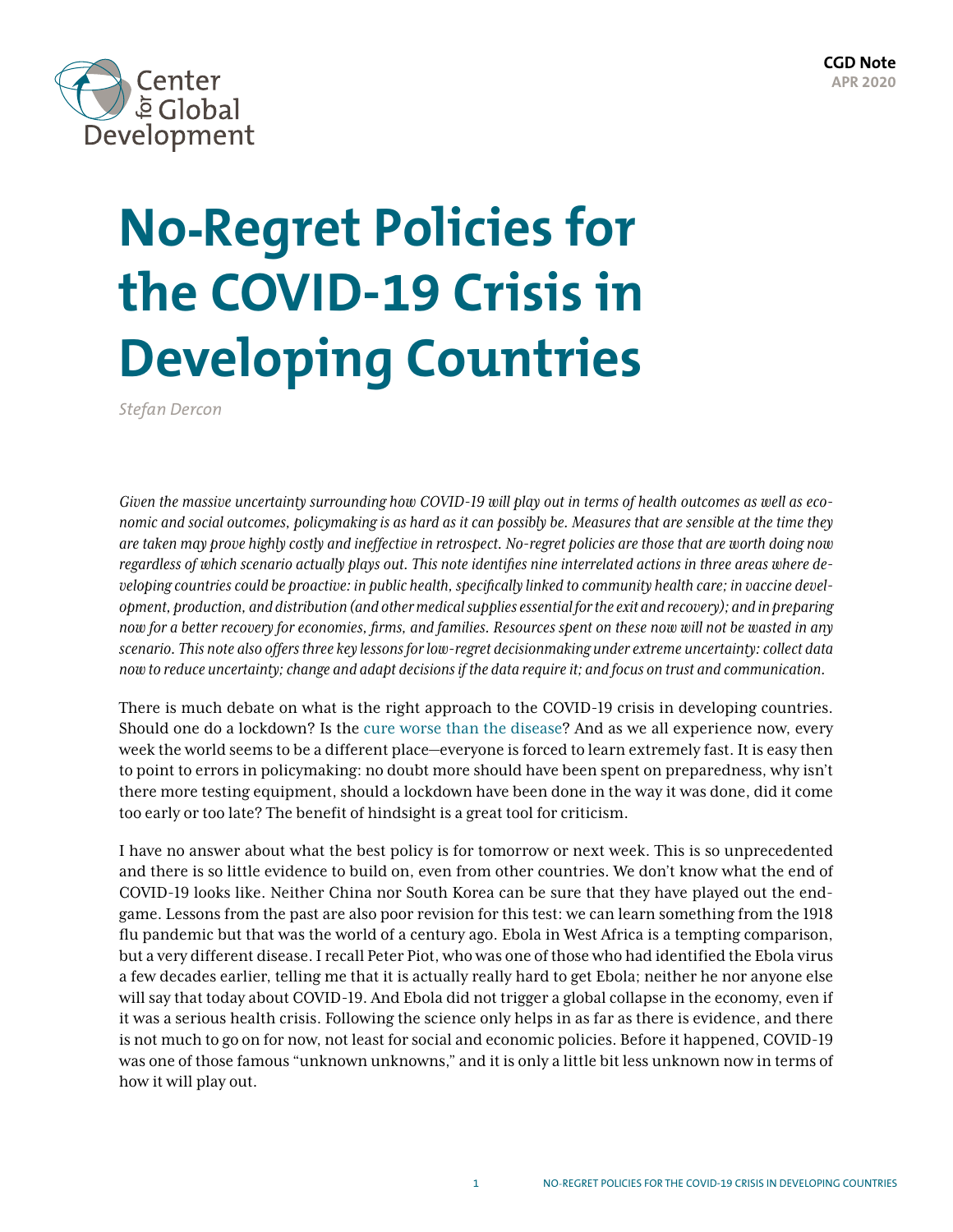In a year or two, many will regret a lot of policy decisions that are being made today. Recriminations will follow. But waiting for better data is not an option: decisions have to be made now as this risks turning into a disaster, not just for health, but also for people's livelihoods. Rich countries have the option of blanket spending to mitigate this, updating policy as gaps emerge, but in developing countries the resources are just not there to follow this path. No-regret policies should follow the highest priorities: those that are sensible under a wide range of scenarios. No one knows which scenario will play out, but no-regret policies will make sense if current lockdowns work, repressing the virus to a manageable level, but also if the virus spreads fast again and peaks later at even higher levels. They are sound investments if the economic and social consequences are worse than currently anticipated or maybe somewhat better.

I propose nine actions that developing countries and global development agencies can take now that no one will regret later, however this crisis plays out. I offer these actions in three areas: (1) How to save lives as part of the health response; (2) How to make sure we can exit from our current predicament permanently, sooner rather than later; and (3) How to protect the development gains made in recent decades. I do not claim to be the first to argue for some of these, but putting them into a no-regret framework may help to identify other policies too.

# 1. SAVING LIVES THROUGH COMMUNITY HEALTH

The viciousness of COVID-19 means that there is no treatment as yet. It kills, and especially the vulnerable, the elderly, and those with preexisting conditions. Even in rich countries, there isn't that much that hospitals can do, beyond strengthening the body to fight the disease, through oxygen and—for example—nutrition. There are echoes from Ebola in West Africa when some international funders became obsessed with treatment centres and the number of beds they could deliver, while in the end, as [Hans Rosling](https://blogs.bmj.com/bmj/2017/02/14/seeing-human-lives-in-spreadsheets-the-work-of-hans-rosling/) famously said, it was defeated by the already-existing public health teams and their [spreadsheets.](https://successfulsocieties.princeton.edu/interviews/hans-rosling) Getting good data on the outbreak and where it was concentrated, and sending public health teams out to deal with it locally, remains one of the best pieces of advice for now as well as then. Then, it meant community health workers acting as burial teams, with appropriate equipment, and feeding their information back into spreadsheets to track the disease.

We may all agree with the WHO saying "[test, test, test"](https://www.bbc.com/news/av/world-51916707/who-head-our-key-message-is-test-test-test) or even "[test, trace, isolate"](https://www.weforum.org/agenda/2020/03/testing-tracing-backbone-who-coronavirus-wednesdays-briefing/) but as long there is a worldwide shortage and predatory buying of diagnostic test kits by some, there is no hope that developing countries can do this at the scale required. However, policymakers can still learn and act now without regret in three health-related areas, and they all involve boosting the support for community health workers and local health centres, and the basic services and information they provide, and not necessarily buying ventilators and the like for hospitals.

## **Avoid collateral health damage and make the vulnerable less vulnerable**

In rich countries the main argument for lockdowns has been to [stop the health system from collaps](https://www.imperial.ac.uk/media/imperial-college/medicine/sph/ide/gida-fellowships/Imperial-College-COVID19-Global-Impact-26-03-2020v2.pdf)[ing](https://www.imperial.ac.uk/media/imperial-college/medicine/sph/ide/gida-fellowships/Imperial-College-COVID19-Global-Impact-26-03-2020v2.pdf), which would risk even more death from other causes. This advice remains valid for developing countries, with one important difference, not least in the poorest countries. Most deaths are averted not through top-end treatment at hospitals but through community health workers vaccinating children; providing postnatal care to mothers; providing supplementary feeding; distributing bed nets; and providing anti-malaria treatment, basic healthcare for the elderly, and more. A huge risk of COVID-19 including from the lockdowns is that these services will stop, making more people vulnerable to other diseases, or maybe even in some cases to the disease we are fighting in the first place.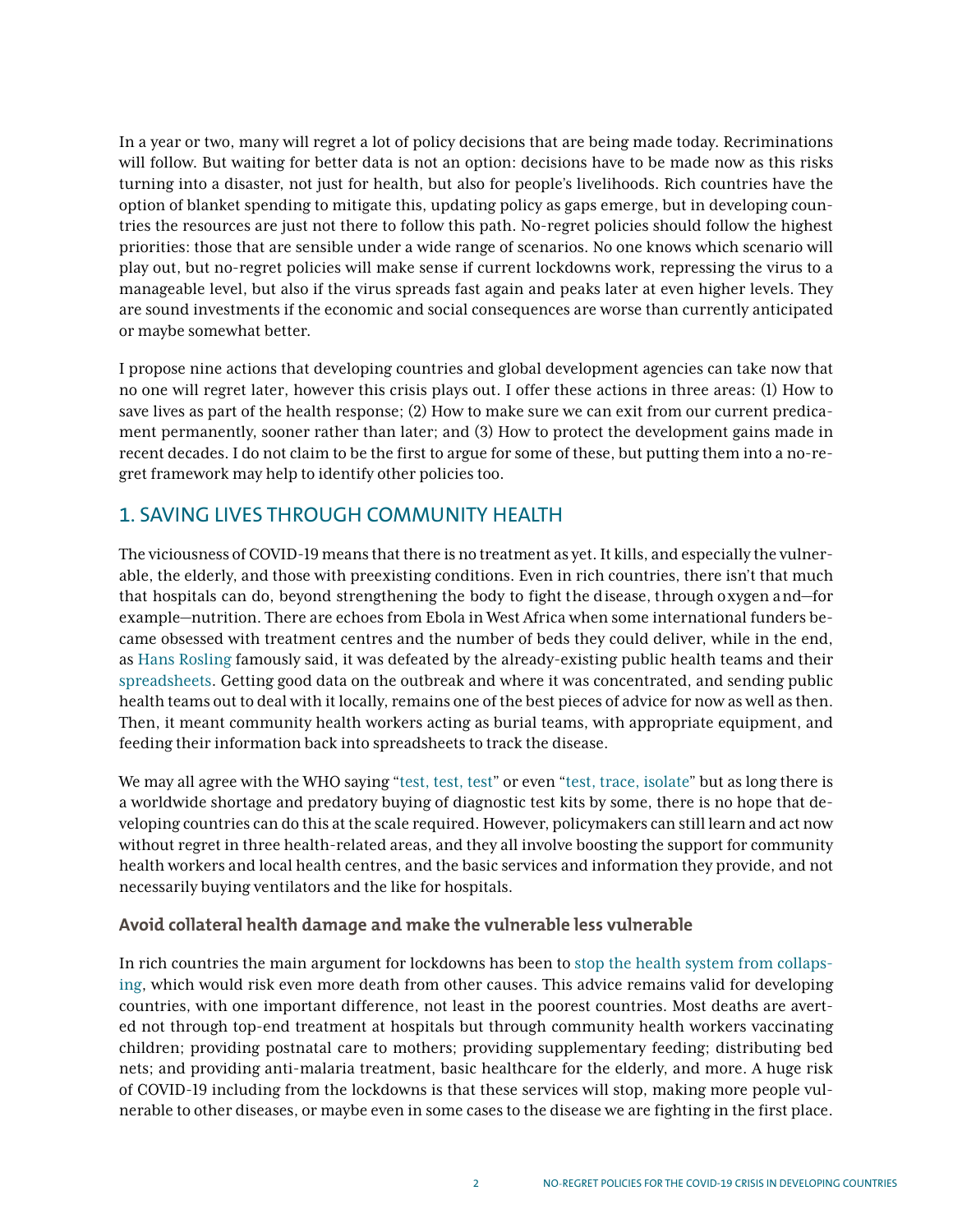Take vaccinations: they may save about 2 million lives per year according to WHO [estimates.](https://www.who.int/publications/10-year-review/vaccines/en/) Cohorts missed in some parts of the world because of failing health systems for a few weeks would quickly add up to [tens of thousands](https://cmmid.github.io/topics/covid19/control-measures/EPI-suspension.html) of lives lost. There is no perfect response to this, balancing all the trade-offs with lockdowns. But whatever one does, no one will regret investing in their community health services now.

Concretely, this is the time to make sure these budgets are protected, staff are not withdrawn from these duties and means are explored to make sure they can still reach their usual target population, despite lockdowns, social distancing measures, or other restrictions. It no doubt will also mean investing in basic equipment such as personal protective equipment such as masks and help them with transport to reach all communities. Crowding out of basic health services because of the need to deal with COVID-19 is a big risk. No one will regret avoiding this, even if it costs scarce resources.

## **Shield vulnerable groups**

Even with lockdowns of various forms, uneven enforcement, high population density, and poor water and sanitation will leave those vulnerable to higher mortality rates at great risk. [Francesco Checchi](https://www.lshtm.ac.uk/newsevents/news/2020/covid-19-control-low-income-settings-and-displaced-populations-what-can)  [from the London School of Hygiene and Tropical Medicine](https://www.lshtm.ac.uk/newsevents/news/2020/covid-19-control-low-income-settings-and-displaced-populations-what-can) and his co-authors provided some useful reflections on how to shield such populations within families and across neighbourhoods. They suggest a key role for community health workers providing information and advice, in cooperation with community leaders. They focused on the direct health benefits and the contribution to limiting the spread of the disease. Concretely, the role of community health workers in shielding populations can go further.

There are again echoes from Ebola in West Africa, where progress involved public health teams effectively working with communities on behavioural change. Having community health workers and newly recruited volunteers actively reaching communities, encouraging self-isolation, and offering advice on how to limit spread is the first step. If organised well, they can provide an essential link with those in charge of monitoring the spread of the virus. Their reach can also provide a basis of targeted assistance, in terms of food or other essential items.

Investing in water and sanitation or at least ensuring they remain functional now would be another sensible use of resources. Furthermore, a very visible way of containing infectious diseases involves handwashing and temperature checkpoints, familiar to West Africa and the Democratic Republic of Congo throughout the Ebola crisis. COVID-19 is no doubt harder as it involves many asymptomatic cases and pre-disease spells. Nevertheless, handwashing and temperature checks offer a cheap means of hindering the spread or reemergence of the disease.

#### **Test and collate data with the means one has**

It is unlikely that large-scale testing will be possible in most poorer developing countries soon, let alone as a means of deciding who can move or not. Testing is just far too limited, as test kits are not available for such countries at any scale. As a result, it appears likely that data on cases are correlated with the number of test kits one has, providing a distorted image. Keeping track of likely cases even without testing was an important part of [Hans Rosling's spreadsheet](https://successfulsocieties.princeton.edu/interviews/hans-rosling) during the Ebola crisis as well.

The symptom patterns of COVID-19 are increasingly identifiable, and the symptom checklists are widely available. Collecting information based on these checklists—not dissimilar as commonly done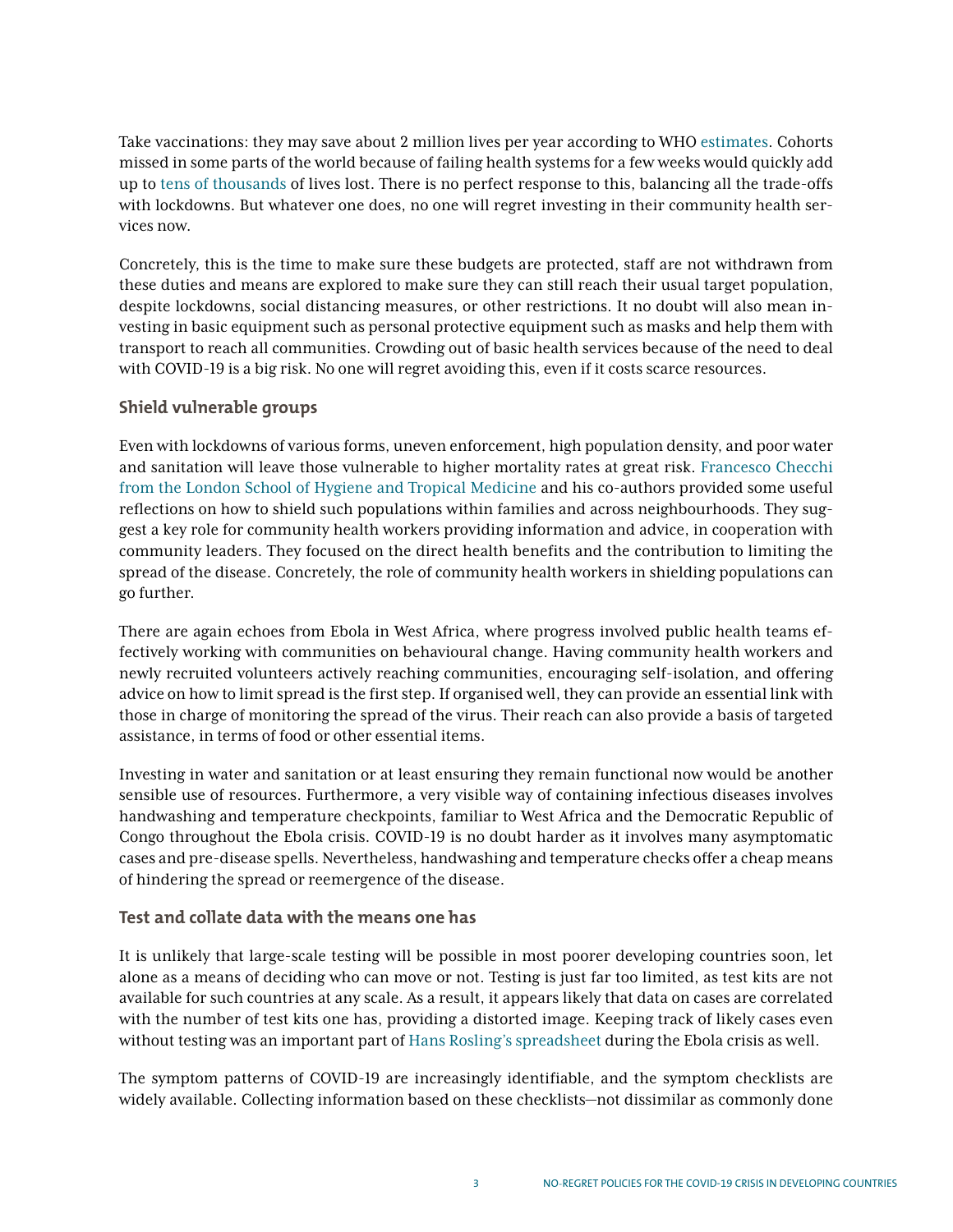for other diseases—will by no means provide accurate information, but still can be systematic, as long as they are done by defined protocols. In any case, they provide better information and are likely to offer more accurate and fast information than what we have at the moment. Getting these spreadsheets will matter this time too; waiting for the perfect diagnostic will be a mistake. Instead, even with imperfect kits, a good system for tracking symptoms, outbreaks, and deaths will help target scarce resources and direct the community health teams to where they are most needed.

It can also help to direct accurate but very scarce diagnostic tests to where they are most useful: testing high-risk populations, or testing community health workers to avoid that they become vectors of transmission. Or to get more accurate aggregate pictures of the scale of the problem through doing random samples of the population.

This would again be something that could be done by an expanded army of community health workers. Investing in community health workers is, however, not just increasing the payroll so more are employed. This matters, but just as in the case of Ebola—which, like COVID-19, is an infectious disease—investing in training and protective equipment for community heath workers will really matter, or they themselves become vectors of transmission. Spending generously on protecting community health workers will save lives.

# 2. INVEST IN THE EXIT, ESPECIALLY THROUGH VACCINES

Every country wants to get out of this crisis. But the nature of COVID-19 is such that even if we flatten the incidence, through lockdowns or other measures, it is unlikely to make the disease go away. The only [total exit is a vaccine](https://www.imperial.ac.uk/media/imperial-college/medicine/sph/ide/gida-fellowships/Imperial-College-COVID19-Global-Impact-26-03-2020v2.pdf) as it is likely that therapeutics and increased diagnostics will only mitigate its impact. Usually, the entire process of vaccine development takes years, or at least 12 to 18 months in exceptional circumstances. However, in this case, there appears to be a window of opportunity to go faster than ever before by acting now, including through accelerating investment in production and regulatory approval. The race is on, but without global coordination now, development is likely to be slower, poor countries will be priced out this market for a long time to come, and delivery to those most in need will be needlessly delayed. All this requires substantial investment, especially by G7 and G20 countries now, but also extensive coordination with involvement of emerging and developing countries. Below I focus on vaccines, but much what is said is relevant for therapeutics and diagnostics too, and even for quality protective equipment for medical and community health workers. There is an opportunity that ought to be exploited now.

#### **Collaborate on R&D**

Many dozens of firms and university research labs are working on a vaccine. A few have just started or are about to start with human trials. CEPI (the [Coalition for Epidemic Preparedness Innovations\)](https://cepi.net/) provides a coordinating role for eight vaccine programmes. Most investment is coming from higher-income countries, some private but also, belatedly, a lot of public money, such as in the US, Germany, and the UK. Vaccines may well become available with variable speed/efficacy/safety features, meaning that the first vaccine, even if we start using it immediately for emergency use, is not necessarily going to be the one we will still be using in a few years. Accordingly, multiple vaccines should be continued to be developed for some time to come. [Lurie et al. \(2020\)](https://www.nejm.org/doi/full/10.1056/NEJMp2005630) explain with far more authority some of the issues and opportunities.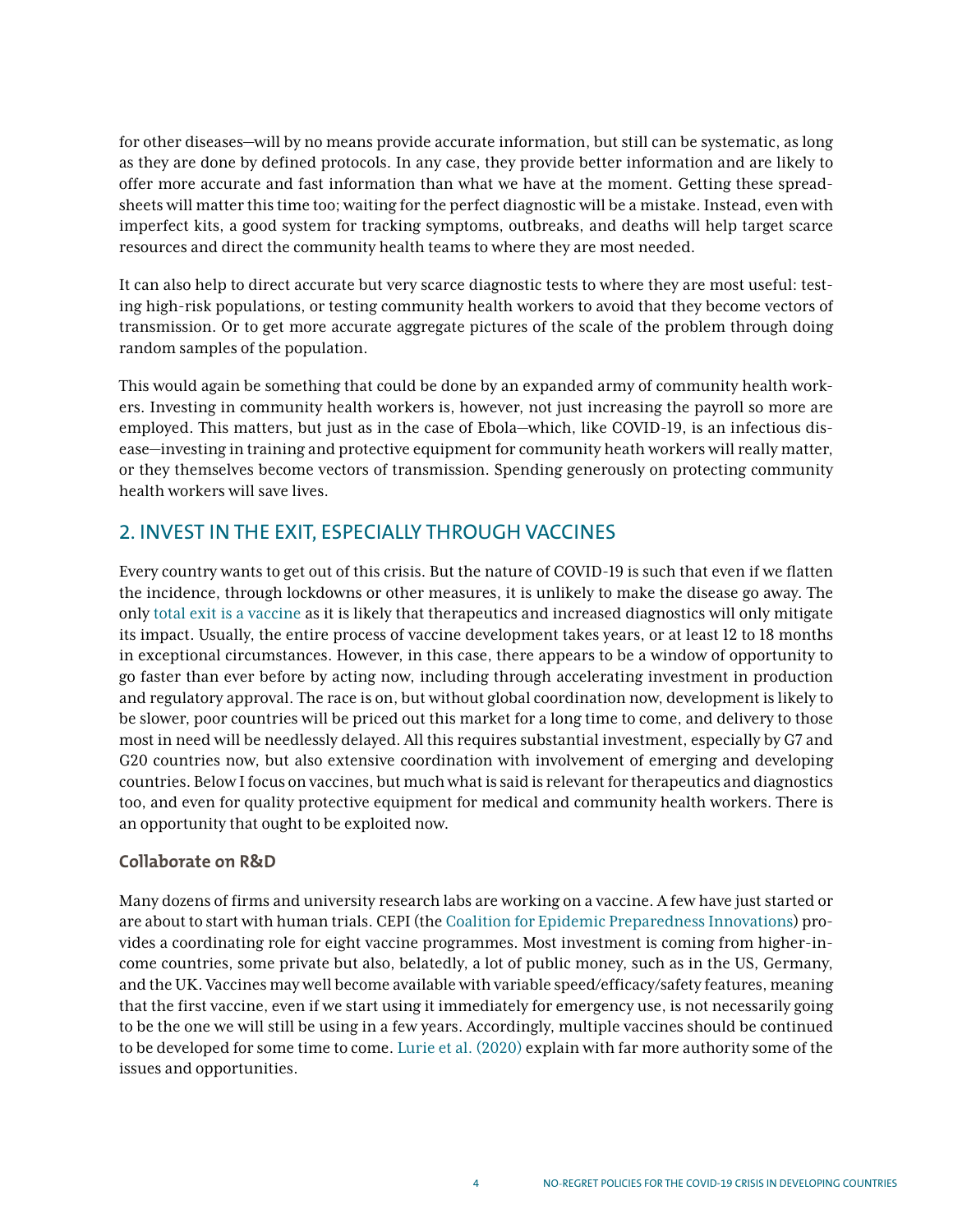There are obvious ways to push this further, such as by forms of [advance market commitments](https://www.cgdev.org/publication/financing-and-scaling-innovation-covid-fight-closer-look-demand-side-incentives-vaccine), whereby rewards are linked to speed as well as efficacy or safety features. However, there is an obvious space for collaboration with developing countries too that can help speed up development: with the crisis peaking in different locations at different times, and possible variable seasonality in disease incidence, conducting trials across a variety of geographies in Europe, Asia, the Americas, and Africa will improve the speed at which results from trials can be delivered. If managed well and fairly, this will increase early access opportunities for such collaborating countries, while boosting capabilities. Similar collaboration could be done on doing trials of multiple candidates at the same time, and safety and other regulatory work—stopping avoidable delays later on.

## **Boost and collaborate on global manufacturing capability**

It is highly likely that in the months after a successful vaccine has been developed there will be a huge demand and limited supply. This happened in 2009 with [H1N1 influenza.](https://journals.plos.org/plosmedicine/article?id=10.1371/journal.pmed.1000247) If so, it is easy to predict what will happen: essentially a vaccine war, whereby national interest will be invoked to make sure limited supplies will go to those countries with most purchasing and political power. And as the science is not predictable and it is unclear who will deliver the vaccine at speed with sufficient efficacy and safety, even rich countries may lose out.

There is only one way of avoiding this now: massively pre-committing to the production of as many likely successful vaccines now, by investing in the manufacturing capability and the investment to scale up production rapidly. In that way, supply will be high at the time a vaccine has been approved. This means producing now even before a vaccine has proven its efficacy—and running the risk of having to pour away millions of doses of vaccines. To do so, organisations like CEPI and others could pre-identify some of those that have a sensible balance of speed with likely efficacy, and produce several of them at the same time in vast quantities. Many billions worth of advance market commitments for the production of several vaccines could be issued in coming weeks and months, well before the end of human trials to ensure a vast stock when the trial science catches up.

Would this cost crazy sums? It would be billions of dollars, maybe 10 or more, but given that likely losses to the global economy are already running in the trillions of dollars and even fiscal plans of the G20 are in the trillions, such sums feel like remarkably good value for money.

Development partners can help here, as can other countries with manufacturing capabilities. It is an obvious way for the World Bank Group's International Finance Corporation to play a crucial role and help identify and spread manufacturing capability for this purpose, also across emerging and developing economies. Massive supply will make shortages and the prospect of a vaccine war less likely, and create the prospect that those who need a vaccine most will get access.

#### **Prepare for delivery of vaccines now via a global deal**

Getting vaccines delivered is never an easy task, although it has improved dramatically in developing countries including with support from international organisations such as WHO and GAVI. As long as there are vaccine shortages, the prospect of the developing world— and especially the poorest countries—to lose out is real. No global deal for access to vaccines for these countries in the coming 12 or 24 months is credible unless manufacturing will be boosted at the scale described above. However, even so, the task for delivery will still be huge. It will require funding, it will require much effort—but with a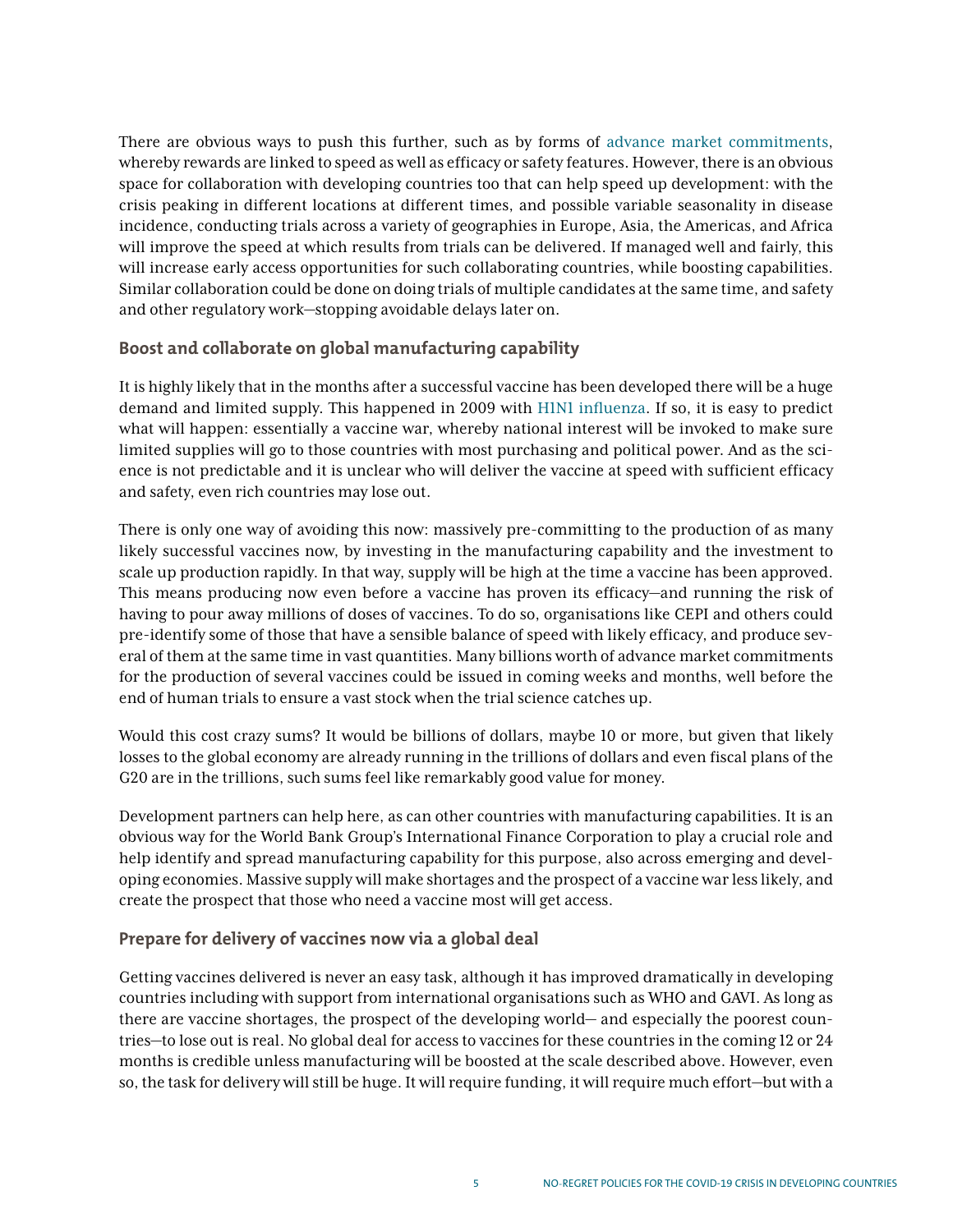head start, this will be far more likely to be successful. Successful delivery can be planned now through careful dialogue and sufficient funding. Countries themselves can do much of this work; international organisations should get ready to support them on this now; and richer economies in the G7 and G20 should commit and allocate funding now to make this work.

It is true that developing countries are unlikely to be in control in the area of vaccines, as the R&D capability is mainly in the G7 and possibly in China and at most a few G20 countries. However, some others, such as India, may well have the required production or local trial capability and experience to contribute. What is true for vaccines may also be true for therapeutics and diagnostics. The latter will definitely be required for some time to come, as would be protective equipment and clothing for medical staff, and community health workers. For all these there is a window of opportunity to spread their production across firms and geographies, making conflict less likely.

# 3. INVEST NOW IN THE RECOVERY, MAKING THE CRISIS MORE LIKELY V-SHAPED THAN L-SHAPED

Just as for the disease, there is no miracle cure for the economy. No one really knows what needs to be done. The way global economic activity has stopped will make a recession in virtually any country in the world likely. Governments try to balance economic activity with health advice as well as they see fit. In some months only will we begin to learn what would have been the right response.

There are, though, a number of things that can be done now that in any scenario will be useful. The key here is to ensure the recession has as few permanent impacts on the economy as possible, to make sure as few firms and individuals are permanently affected. The aim is to make this crisis V-shaped in the data. The alternative is an L-shaped crisis whereby losses from COVID-19 become permanent in global productivity, and in terms of the incomes and assets of firms and individuals.

As poverty is closely correlated with GDP, for the poor and economically vulnerable in poor countries this is especially risky, leading to some to forecast [huge poverty impacts](https://www.wider.unu.edu/publication/estimates-impact-covid-19-global-poverty), albeit with a false sense of precision. If these poverty impacts materialize, then the consequences on the poor could also be devasting in other dimensions, such health, that may dwarf the direct mortality impact from COVID-19 itself, as the [Center for Global Development](https://www.cgdev.org/blog/does-one-size-fit-all-realistic-alternatives-covid-19-response-low-income-countries) suggested. No one can tell with certainty whether the indirect effect of the cure, closing down the global economy, is worse than the disease for the poor, and surely we will begin to learn this soon. However, a number of measures could be taken now without regret to avoid some of the worst longer-term impacts on the economy, lives, and livelihoods in developing countries.

#### **Make sure the poor get cash into their pockets by whatever means possible**

Various measures are being taken across the world to make sure that formal sector workers are not laid off and retain some of their earnings. The greatest losers will be those informally employed or self-employed in the informal sector, mainly in the urban centres, but also in the rural areas. There is no perfect response here—even rich economies struggle to provide this support to casual workers and the self-employed. However, the risk is that these vulnerable groups don't only just lose out now, but also drift into poverty permanently, as they have to sell their productive assets, required for their economic recovery, or cannot sell their produce now so they cannot afford seeds or inputs later, or pay the school fees for their children when schools open again.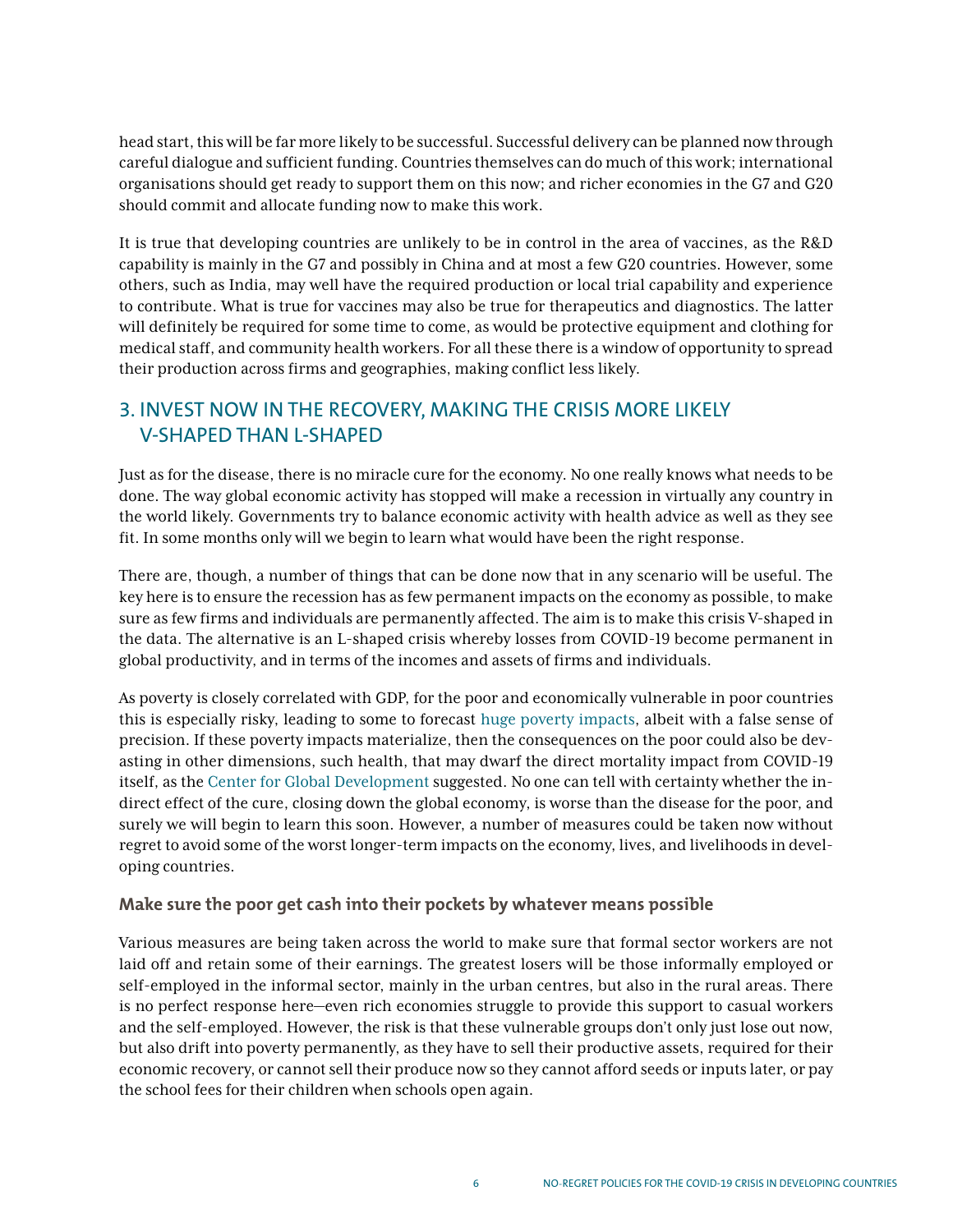To avoid some of the worst impacts on the poor, permanently, it is imperative to provide a buffer now. Any existing systems that provide cash or other transfers should be used to give a further, extra boost, beyond what they usually provide, and expand their coverage if possible, such as to borderline cases or anyone who had graduated out of the system in recent years. Existing systems are widespread, as this [econfip](https://econfip.org/policy-brief/social-protection-response-to-the-covid-19-crisis-options-for-developing-countries/) brief showed, and they can and should be mobilised.

If there is still a chance to make these [transfers via mobile payment systems](https://www.cgdev.org/blog/covid-19-how-countries-can-use-digital-payments-better-quicker-cash-transfers), it should now be grabbed if it hasn't already been. Few developing countries, not least the poorest ones, have systems with sufficient coverage. Working with mobile phone providers, it should be possible to offer geographically targeted cash transfer even in contexts where such systems did not exist before. A scheme of this nature is being developed in one East African country by a specialised NGO working with the prime minister's office. Such schemes could be up and running very quickly, and provide further transfers into areas that are generally poor.

Some governments may be very concerned that there will be leakage to people not requiring these transfers, while it is a fact that mobile phone coverage is not universal among the poor in most countries. No system is perfect, but combining transfers with [pro-social messaging](https://cn.asc.upenn.edu/wp-content/uploads/2013/07/journal.pone_.0137585.pdf) (such as encouraging people to pass on transfers they don't need to the needy) is a behavioural science application worth trying out during the kind of crisis that we're now experiencing.

Overall, compared to the current cost of the crisis for fiscal budgets, these temporary transfers will save permanently substantial welfare payments and other pressures, and allow many vulnerable people to avoid becoming permanently trapped in poverty once the crisis is over. Instead, it will help many of them to ensure they recover then without further help—an obvious no-regret policy that always will give positive results, even if some may have been able to cope without the support.

#### **Invest in data now to make the recovery sooner and better**

Nobody knows how this crisis is really working through the economy. We can observe less traffic, people not going to work, workers losing their jobs, goods not arriving in ports, and more. However, nowhere in the world can we be certain how the economy is being undermined and how resilient it will be once the recovery can start. When it comes to allocating resources for the next month, it is not quite clear where in the economy to spend it best. Nobody knows which parts are most resilient.

There are parallels here with Ebola in West Africa, where the main scenario was one of collapse across the board. I recall ads in Time magazine, sponsored by an international organisation, proclaiming that famine was looming as farmers could not work the land and the next harvest would fail. Careful investment and analysis of food price data and other evidence allowed it to become clear that farmers were not deserting their land, and that an agricultural crisis was not looming across West Africa. It also established that smallholder farmers (constituting the lion's share of the country's poor) were not the main economic victims of the crisis, but rather the urban informal sector and rural non-farm workers, dependent on the flow of goods and urban activity in general. It was data that allowed countries and aid agencies to adjust their responses and in this way use resources more effectively, also during the later stages of the crisis and the recovery period.

With COVID-19 (as was the case with Ebola), standard data collection, such as by statistical data agencies, is disrupted. Most of the time, one would typically only trust such sources to guide policymaking. However, these are extraordinary times, and more than ever, the net should be cast more widely. Price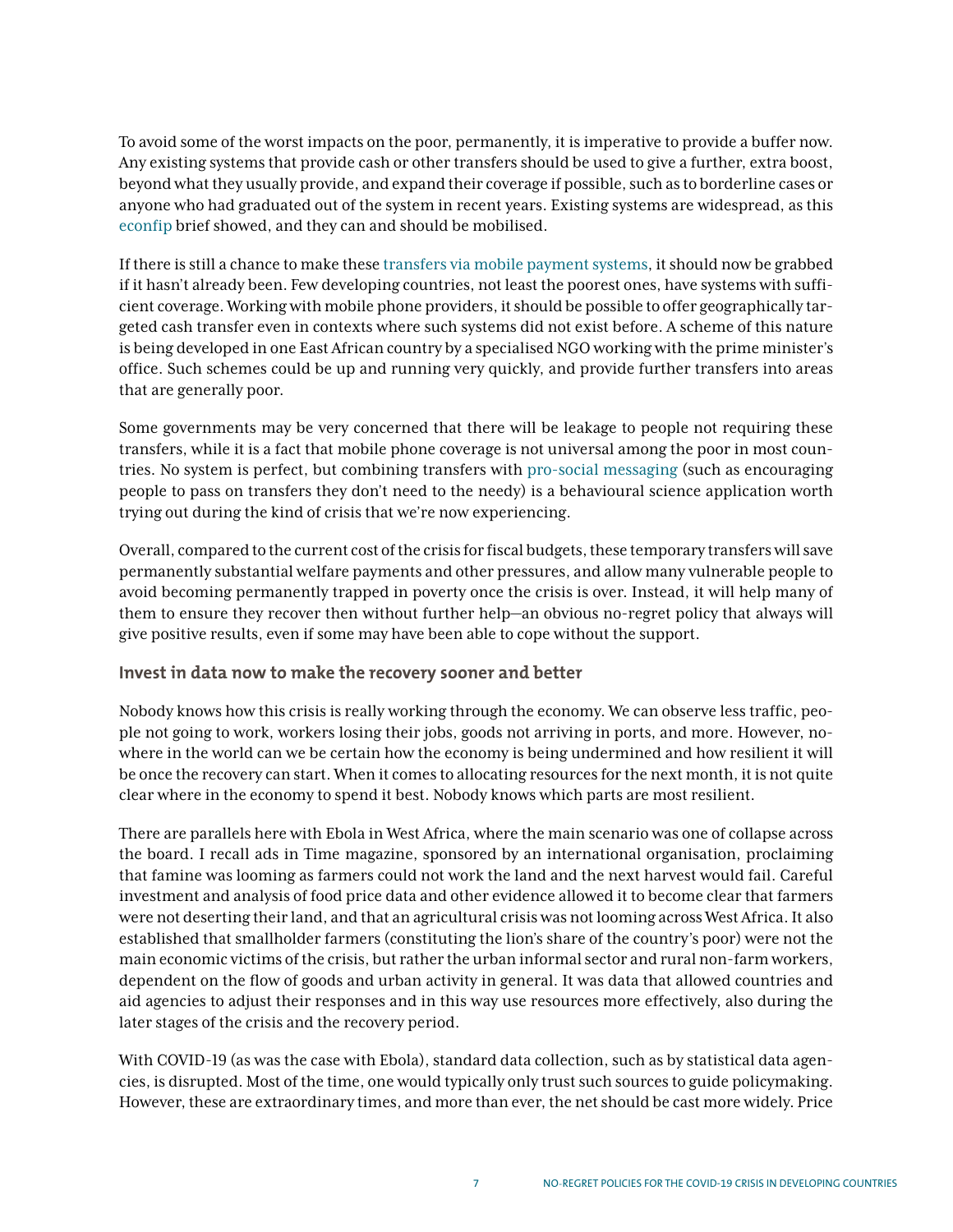data are crucial. Mobile phone data may offer insights in changing economic activity and [living stan](https://www.theigc.org/wp-content/uploads/2018/08/Blumenstock-2018-Working-paper.pdf)[dards](https://www.theigc.org/wp-content/uploads/2018/08/Blumenstock-2018-Working-paper.pdf). More simply, telephone surveys of firms and individuals remain possible and should be used widely, and systematically with clear protocols.

None of these methods are perfect, but if started now, it should be possible to learn quickly, not least how the economic situation is changing and how sectors and geographical areas are affected, to help focus energy and resources to those areas that may require more attention.

#### **Prepare now to adjust later**

The global economy will contract and go into recession this year; of that there is little doubt. Recessions are not uncommon and may even play a role in long-term growth. Competition but also business cycles contribute to Schumpeterian creative destruction: the weakest firms may end up disappearing while new firms emerge. Recessions may involve many of the weaker being pushed under, making space for new ones. But this time it is not an ordinary recession. Currently, we see perfectly healthy firms and supply chains being destroyed through the inability to move goods and bring people to work. Assets lie idle or may need to be liquidated, and capital flight from developing countries to perceived safer havens is likely to increase. Central bank response in all economies, however well intended, is creating huge liquidity but not many assets worth investing in. [Olivier Blanchard](https://bcf.princeton.edu/event-directory/covid19_05/) has argued that a huge misallocation of capital is likely in the aftermath, geographically between emerging/developing economies and rich economies.

We need a better way to allocate to support to firms. Picking specific firms to protect will not necessarily target the most dynamic ones, or those whose survival is most important for driving growth during the recovery. Politically connected firms are likely to win the scramble for support. This will contribute to further misallocation of assets within economies—think of utilities that were in dire need for reform, or oligopolistic firms controlling domestic value chains; most countries could easily put names on them. Reforming them during crises is not a good idea; but meanwhile, they will need and haemorrhage more scarce cash.

For many of the poorer or resource-dependent economies, this will spell huge challenges, as debt positions were not strong to start with, and commodity prices and global value chains will take a while to pick up again. They will enter any recovery with more liabilities, both domestic and international, and substantially misallocated domestic assets. This will not lead to a smooth economic recovery, even if it will come with international debt relief and other balance of payments support. Domestic asset misallocation is bound to have become worse, and positions more entrenched; already these countries suffer more from [asset misallocation and its negative effects on productivity.](https://www.jstor.org/stable/40506263?seq=1)

All this means that policymakers in economic and finance ministries and in central banks better be very alert: a messy time will come; it will not be the same as before, like waking up from a bad dream. So what to do? Technocrats will need to think about a country's balance sheets, and provide support now where it seems needed, but avoid making commitments that are hard to keep later. They should make sure they understand where the economy was weak before, and where it was stronger. It will require careful and cautious management now to make the course-correction later less hard to take. Doing this now will avoid outsiders suggesting conditions from the manual of one-size-fits-all, rather than the best way of handing this within the local economic and political context.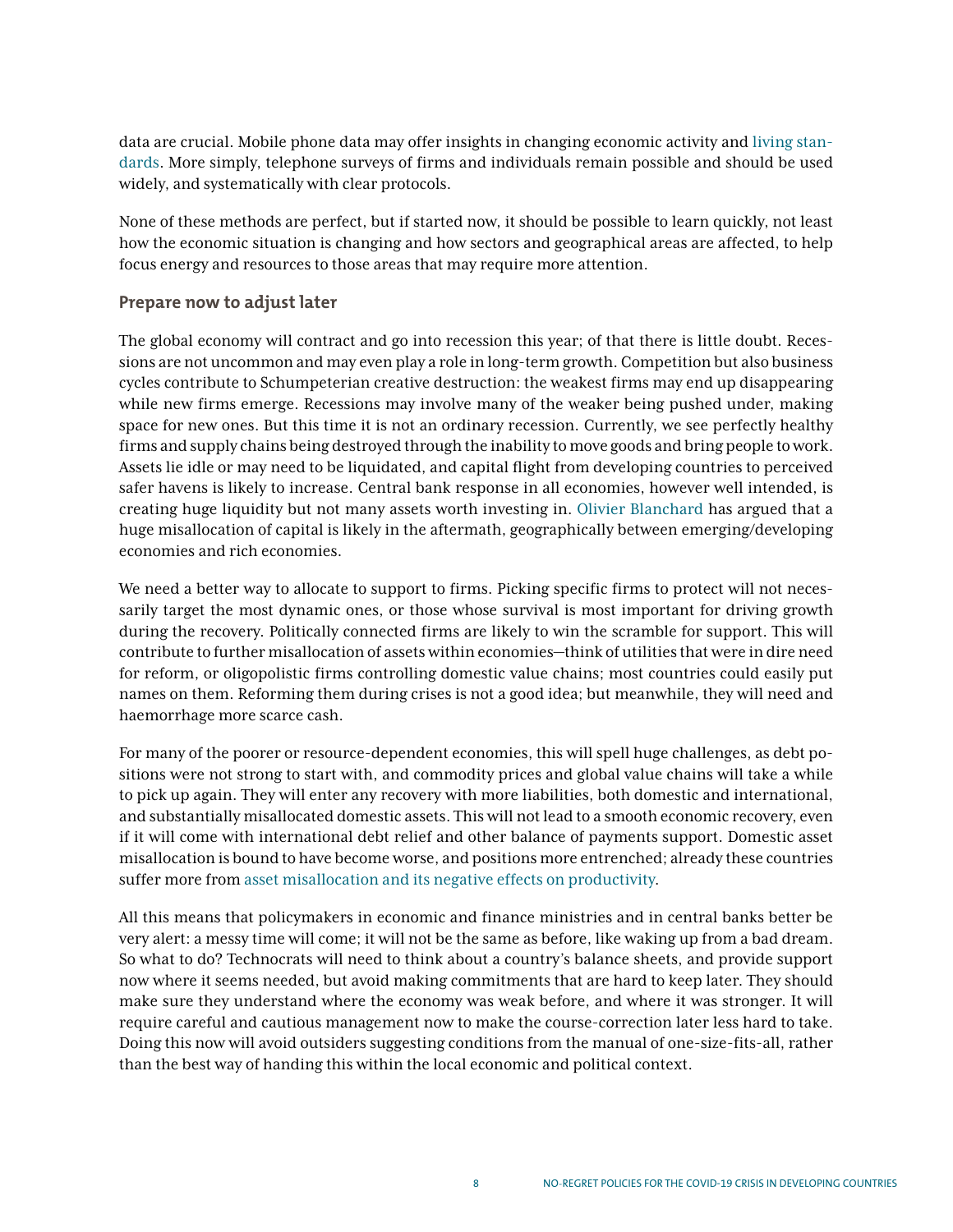And the technocrats better warn and communicate clearly with politicians now. When Ebola ran its course in West Africa, the then president of Sierra Leone wanted the international community to pay for a project he had long dreamed of: a new airport. There seemed not a thought in his mind then about how it could be paid for, and why international resources should go to that prestige project when the population had suffered so much in the preceding two years. Fortunately, it never happened and at least some resources went [elsewhere](https://www.thelancet.com/journals/langlo/article/PIIS2214-109X(18)30421-2/fulltext). Populations across the world will ask and deserve a COVID-19 dividend for the hardship they have endured now. It is crucial not to make that fair request even harder to respond to. People will have to come first.

## SOME FINAL LESSONS ON POLICYMAKING IN A WORLD OF UNCERTAINTY

COVID-19 has no precedent. Its public health and economic impact remains uncertain. It is an unknown unknown: it may be possible to describe some scenarios but by no means all, and one definitely could not attach probabilities to likely outcomes on lives and livelihoods. Even the [epidemiological](https://www.imperial.ac.uk/media/imperial-college/medicine/sph/ide/gida-fellowships/Imperial-College-COVID19-Global-Impact-26-03-2020v2.pdf)  [models](https://www.imperial.ac.uk/media/imperial-college/medicine/sph/ide/gida-fellowships/Imperial-College-COVID19-Global-Impact-26-03-2020v2.pdf) used to assess impacts depend on a host of assumptions for which data are still not forthcoming. So how can policymaking then be done, if there is so much uncertainty? Three principles will help to avoid regret.

First, as the epidemiologists tell us, data will be key for them to depend less on assumptions and more on evidence. They need better data on population-wide infections over time, so their cry is for more diagnostic data collection. This is a more general point: under uncertainty, the key is to try to lift "the veil of uncertainty" and begin to see what is really happening. Whether in public health or for the economy, the key here is to collect data, and the more data we have the better we can allocate public health resources as well as financial resources to the economy. Given the extreme uncertainty, investing now in data at scale is a clear no-regret policy decision.

Second, by its nature, decisions in this world of huge uncertainty need to be taken based on little or no information. Obviously, it will mean that at times the wrong decisions will be taken. Usually, it is a sign of political toughness never to change one's mind and make a U-turn; or as Margaret Thatcher famously said, "You turn if you want to, this lady is not for turning." If ever this was the wrong advice, it is now: in a world of uncertainty, when new data come along, it is crucial to be willing to change one's mind. John Maynard Keynes' approach is now more correct than ever: "When the facts change, I change my mind." Policymaking under uncertainty has to be adaptive: decisions and spending allocations need to be made in ways that can be reversed, fiscally and politically. There should be no regret when decisions have to be reversed when new data emerges.

Third, policymaking under uncertainty, when unknown unknowns rule, is a test for any leader and decisionmaker. Policymaking may seem improvised or based on knee-jerk reactions. This creates problems for any politician, but in the current circumstances even more so: the spread of the virus will strongly depend on individual behaviours based on general public advice. This will only succeed if politicians and government are trusted, and this cannot be taken for granted in many countries, including rich, emerging, and developing countries. Trust is the most valuable commodity, and building and sustaining trust now is key, and will not be regretted. During Ebola outbreaks, [trust](https://www.nature.com/articles/d41586-019-00892-6) was central for [success](https://ideas.repec.org/p/csa/wpaper/2020-07.html). Clear and authoritative communication, explaining in a clear narrative why decisions are taken and maybe reversed, will be essential. Maintaining trust will be the real test of leadership in many developing countries.

*Aranil Dissanayake and Kate Orkin provided excellent comments on an earlier version of this note.*